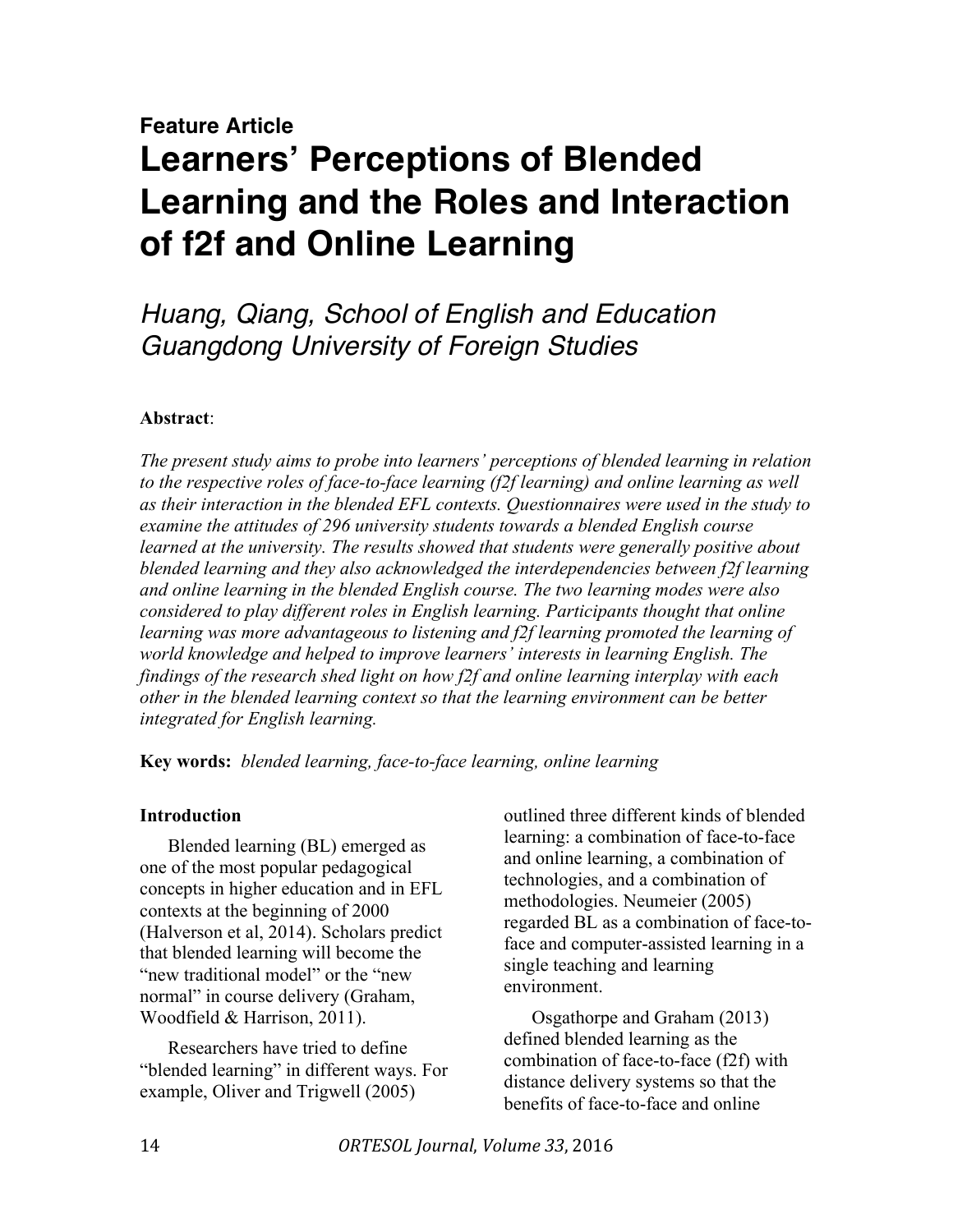methods can be maximized. They have actually suggested three models: blend of activities, blend of students in both face-to-face classroom and in online learning environment, and blend of instructors, which means students in face-to-face classroom can benefit from other instructors through online learning environment. As the term continues to develop, researchers tend to reach a consensus that blended learning refers to the integration of classroom face-to-face

learning experiences with online learning experiences (Owston, York, & Murtha, 2013).

Based on the definitions of blended learning,

researchers hold that blended learning usually consists of two main components: face-to-face (f2f) learning and online learning (Akkoyunlu & Vilmaz-Soylu, 2008; Drysdale et al, 2013; Gleason, 2013; Hubackova, Semradova & Klimova, 2011; Kern, 2006). F2f learning refers to the traditional environment where the instruction is conducted face-to-face between teachers and students in a contact teaching situation (Kaur, 2013; Neumeier, 2005). On the other hand, online learning allows learners to interact with learning materials, with or without the physical presence of peers and the instructor (Al-Qahtani & Higginst, 2013; Blake, 2011; Fryer et al, 2014).

The definitions of "blended learning", "face-to-face learning' and "online learning" vary a lot across different instructional contexts. In the present study, however, blended learning is defined as the combined instructional

*"[I]t is actually more significant to investigate how blended learning can be more effective rather than whether it is more effective than other learning modes."*

environment where face-to-face learning and online learning are mixed within a single teaching and learning environment. Furthermore, face-to-face learning refers to the traditional classroom instruction where instructors and learners teach and learn face to face in physical classrooms. Online learning, then, refers to web-based and selfdirected learning either synchronously or asynchronously at computers. This involves the use of various virtual

> resources and tools such as online learning materials, chat, message boards, net meetings.

When it comes to its study in EFL contexts, blended

learning has also become an important concept. EFL researchers pointed out that the most important aim of a blended learning design is to find a better combination of the two modes of learning for the individual learning subjects, contexts and objectives (Neumeier, 2005). Sharma (2010) echoed this proposition by claiming that the overall focus of the research is concerned with the search for better practice, i.e., the attempt to identify the optimum mix of course delivery in order to provide a more effective language learning experience. In other words, it is actually more significant to investigate how blended learning can be more effective rather than whether it is more effective than other learning modes (Bonk in Zhan, 2009).

# **Literature review**

Among numerous sub-areas of BL research, one of the common themes is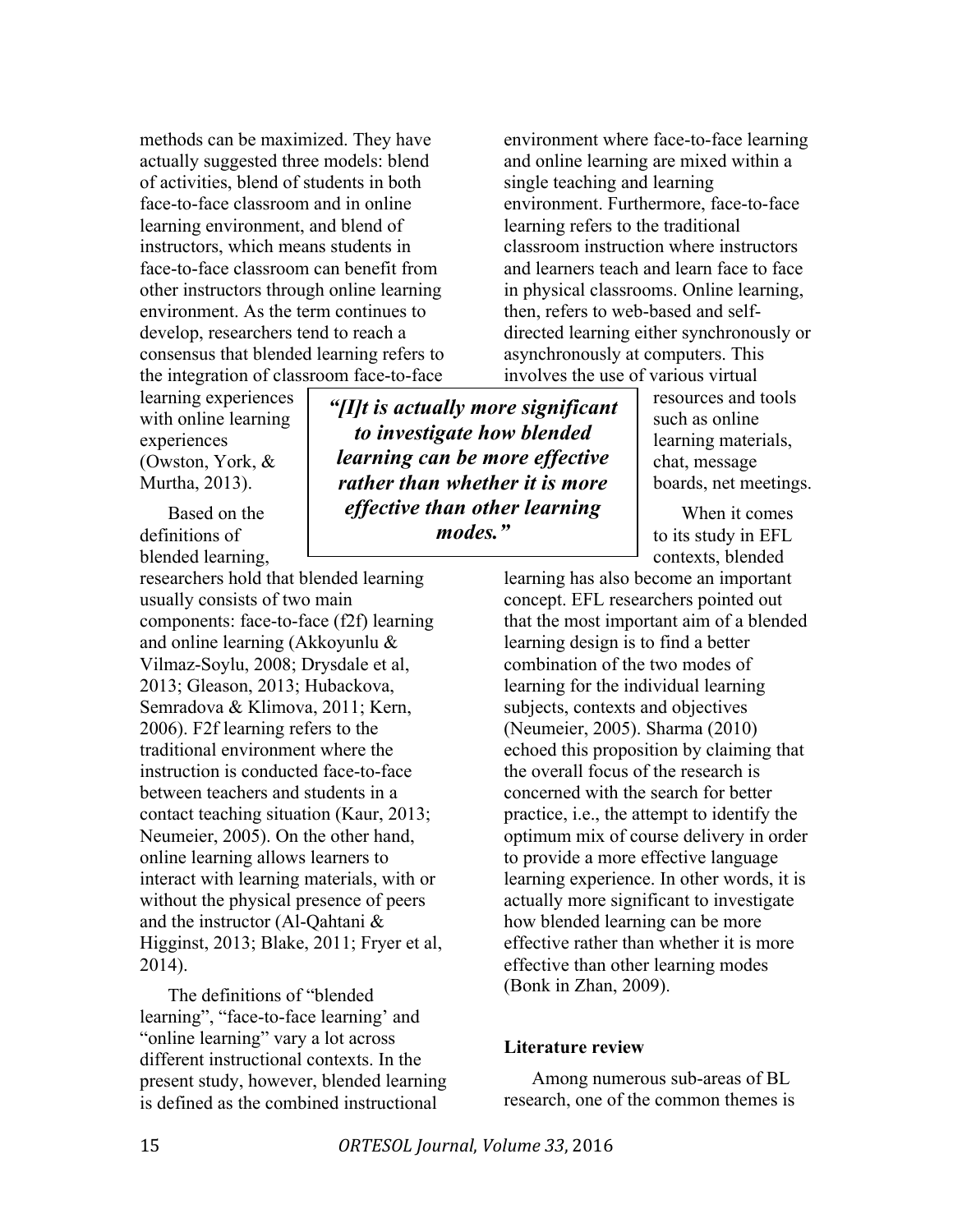participants' perceptions of blended learning, which incorporates perceptions, attitudes, preferences, expectations and learning styles. Review of relevant research in this area indicates that students were generally positive about the blended learning environment (Drysdale et al, 2013). Nevertheless, understanding how f2f and online learning interplay with each other to bring about more effective learning has remained somewhat blurred.

For example, Sagarra & Zapata (2008) investigated 245 second language Spanish learners' attitudes towards the pedagogy of blending four-hour classroom instruction with one set of online homework per week in relation to their scores of two different language assessment tests. Results revealed positive perceptions of students towards the blended environment in addition to a significant increase in grammar scores. The study emphasized the benefits of blended learning in terms of the easy accessibility to the material, userfriendliness, and instant error feedback. Besides, most students in the survey praised the usefulness of the online workbook in the blended environment for language learning, particularly in the areas of grammar and vocabulary acquisition.

Similarly, Owston, York, & Murtha (2013) studied 577 students' perceptions of blended courses in relation to their incourse achievement. Their perceptions were assessed in four areas: overall satisfaction with blended learning, convenience afforded by blended learning, sense of engagement in their blended course, and views on learning outcomes. Results showed that high achievers were the most satisfied with their blended course and they found the

course more convenient and more engaging. Compared with low achieving students, high achievers preferred blended format over fully face-to-face or online mode.

Another qualitative study conducted by Smyth, Houghton, Cooney & Casey (2012) also discovered several benefits and challenges of blended learning. Results showed that students appreciated the accessibility and flexibility that they thought characterized blended learning. Other benefits identified included greater freedom in planning their learning, more response in learning the content, and a better effect on learning the method. Despite some of the drawbacks like late feedback and poor internet connection, the study discovered that participants were generally positive about blended learning.

Together with other studies investigating perceptions of blended learning (Collopy & Arnold, 2009; Castle & McGuire, 2010; Farley, Jain, & Thomson, 2011), research findings in this area indicate that students favored blended learning as it combines the advantages of both face-to-face and online modes.

However, amongst numerous research articles that discovered students' preference towards blended learning are two studies that scrutinized the negative feelings of students towards blended courses. Stracke (2007) explored blended learning environment by focusing on three learners who left the class. Analysis indicated that students withdrew for three reasons: a perceived lack of support and connection or complementarity between the f2f and computer-assisted components of the blend; a perceived lack of usage of the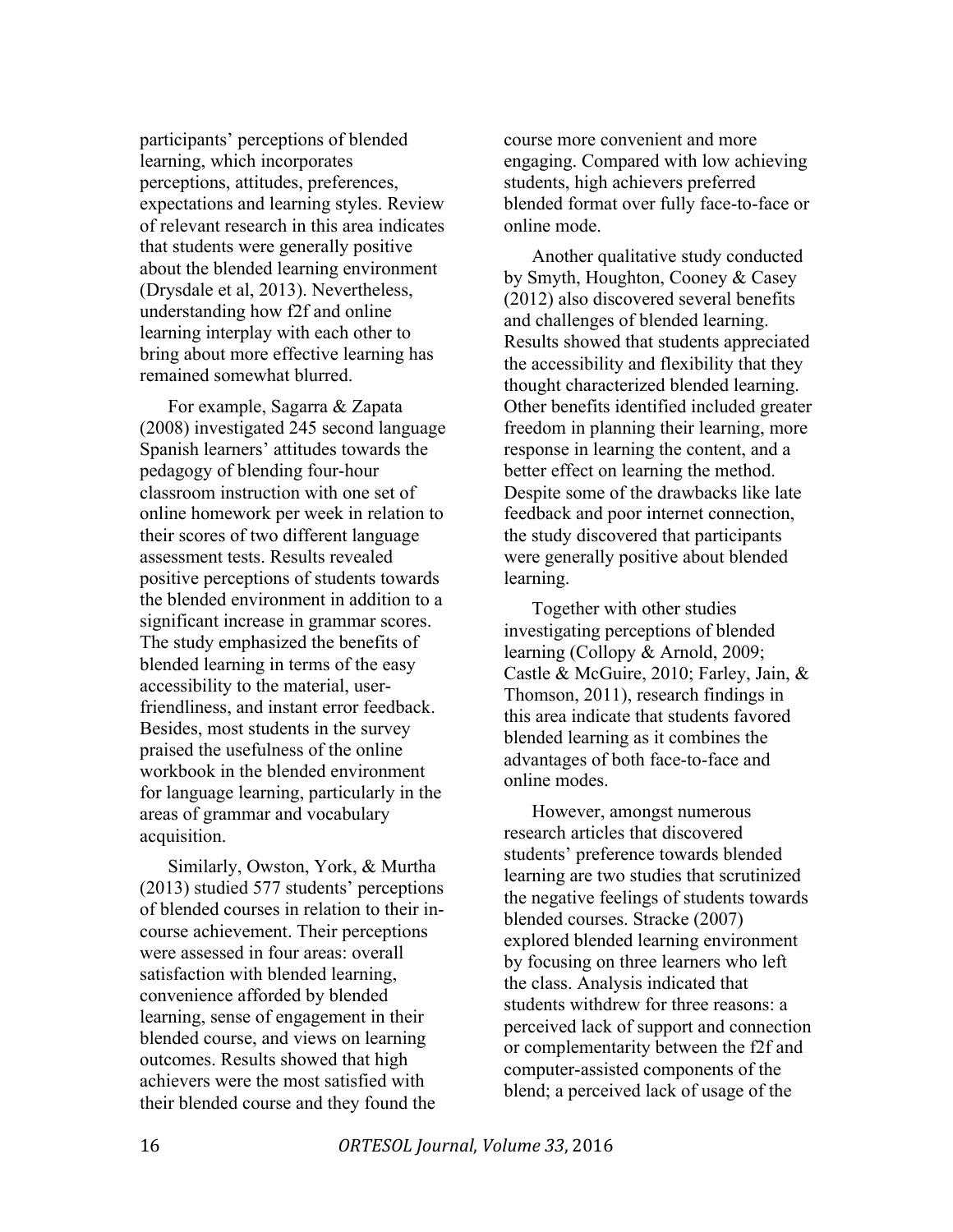paper medium for reading and writing; and the rejection of the computer as a medium of language learning. With indepth scrutiny of the reasons why those students dropped out of the blended course, the researcher hoped that blended learning environments could be implemented more successfully in the future so that it would appeal to all learners.

Another study (Fryer, Bovee, & Nakao, 2014) investigated the role of motivation within the compulsory elearning component of a blended learning course at one Japanese university. The results of this longitudinal study revealed two key reasons for students' not engaging in the e-learning studies in the blended course: low task value and poor ability beliefs. Researchers suggested that classroom interventions could be undertaken to improve students' value for the online study component once students are identified as unmotivated, These findings suggest that poorly planned blended learning environment can result in lower satisfaction of students and eventually influence the fate of this type of course (Sagarra & Zapata, 2008).

It is held that students' preferences, together with their negative proposition, contribute to a complete picture in the area of blended learning research. In spite of its increasing popularity among instructors, researchers, and theorists, blended learning does not necessarily cater to every need of all learners, as learners vary in their performance, aptitudes, attitudes, motivation, expectations, and learning styles (Chandra & Fisher, 2009; Akkoyunlu & Sloylu, 2008; Chen & Jones, 2007). In addition, the positive effects of blended learning could be neutralized by

problems in the process of its implementation (Guzer & Caner, 2014). While most of the previous research tackles the overall perception of learners towards blended course as a whole, the present study targets learners' understanding of different roles of f2f and online learning and their interaction in a blended course, as well as whether and how the two learning modes complement each other as part of a whole to foster better practice.

# **Methodology**

# **The goal of the study**

The goal of the study is to probe into learners' perceptions of blended learning, especially of the respective roles of f2f learning and online learning, as well as their interaction across different areas of English learning. To be more exact, the present study intends to investigate three questions:

- 1) How do learners perceive blended learning, in this case, the blended English course?
- 2) How do learners perceive the interdependencies of f2f and online learning in the blended course?
- 3) What do learners think of the respective roles of f2f and online learning across different aspects of English learning?

# **The instructional design**

The blended English course in question – The Integrative English Course is designed for non-English majors at universities. This blended English course lasts 36 weeks for a whole academic year. In basically every week, students have to complete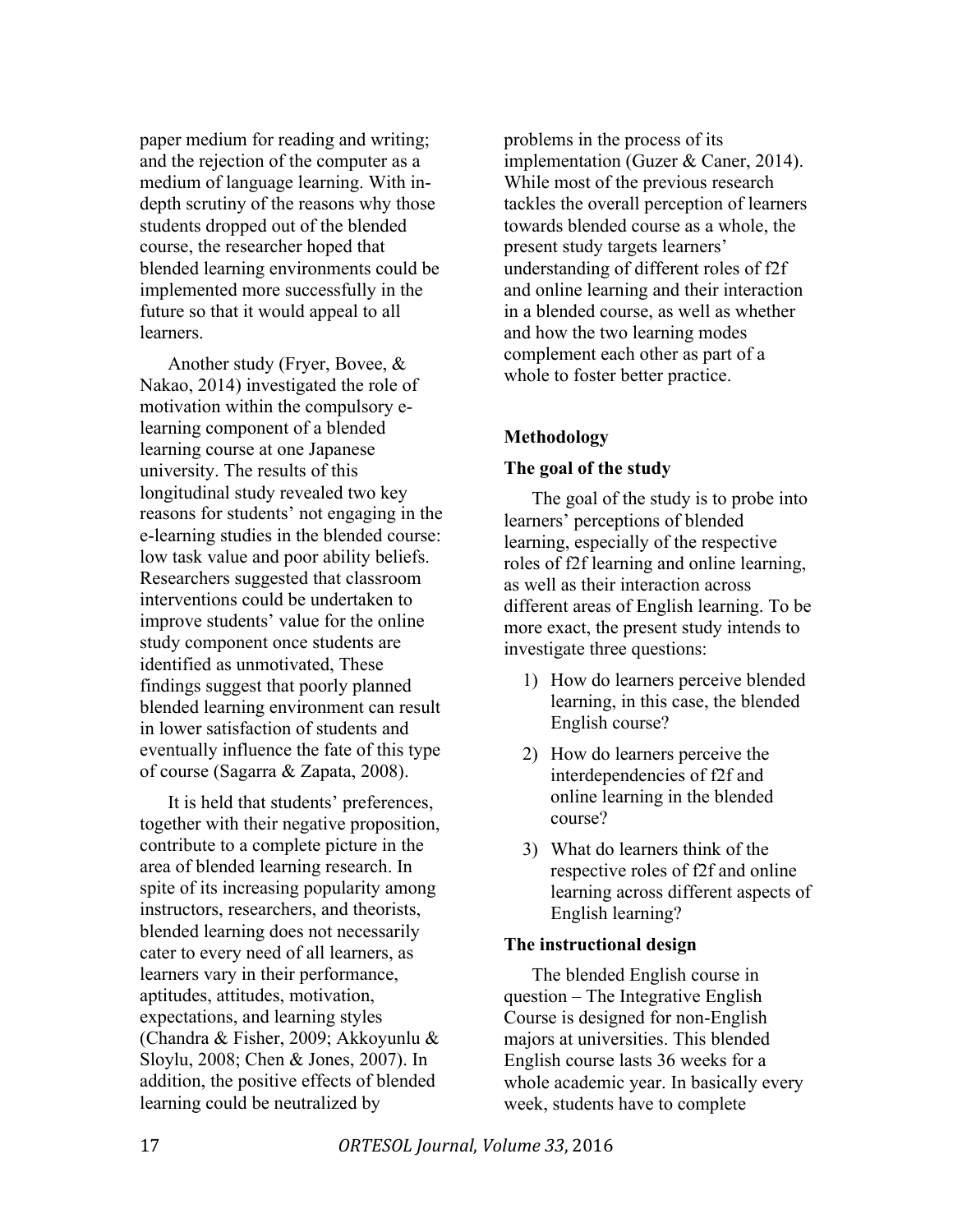approximately four hours of classroom instruction face to face with teachers and two hours of web-based online learning by themselves in computer rooms. However, online exercises are also accessible after class in other places like dormitories if students cannot finish them in computer rooms.

The online learning program utilized by the blended English course includes various exercises ranging from listening, speaking, reading, and writing to exercises to prepare for the national English test. In addition to these learning resources, learner-learner interaction, learner-instructor communication, and feedback from instructors are also possible in virtual interaction areas on the learning center. However inclusive the online learning center is, students in the blended course are not required to cover everything offered to them there. Only some of the sections are compulsory, such as listening and reading, while others are optional, such as writing and speaking.

The f2f learning aspect of the course used traditional coursebooks, with 10 units in each volume and two longer reading passages in each unit, for the learning of vocabulary, sentence structure, reading comprehension skills, etc.

#### **Participants**

Participants were a total of 296 non-English majors at a university in southern China. All were attending the blended English course and were all first-year students at the same university. They were learning English in classes of similar sizes of around 50 students. In order to counteract possible bias in academic background, participants were mixed in their majors, which ranged

from mathematics to financial management to business to journalism. When the investigation took place at the end of the second semester, the participants had all taken the blended English course for nearly one year.

As to the selection of the participants, the group of students volunteered to participate in the study. After the researcher made clear the nature and purpose of the academic research to students class by class, six classes (first the teachers and then the students) agreed to take part in the study. If either the teachers or the students refused to participate in the research, the entire class was then excluded. According to Wu (2012), a valid sample of a study should be 5 times of the number of questions in the questionnaire. The total number of 296 students in this study is more than 16 times of the 18 items in the questionnaire, which suggests that it is a valid sample.

#### **Methods and instruments**

The questionnaire in use (Appendix A) was adapted from the questionnaire in Sagarra and Zapata's (2008) study. The adapted questionnaire consists of 18 items that falls into four sections. The first section has only one question dealing with students' preferences to different learning modes in the course. Sections II and III respectively tackle the accessibility to the online learning system and the relationship between f2f and online learning. These two sessions contain 15 questions which students answered on a 7-point Likert scale. The last section includes 2 multiple-choice questions targeting the respective roles of the two learning modalities. To ensure that participants could understand the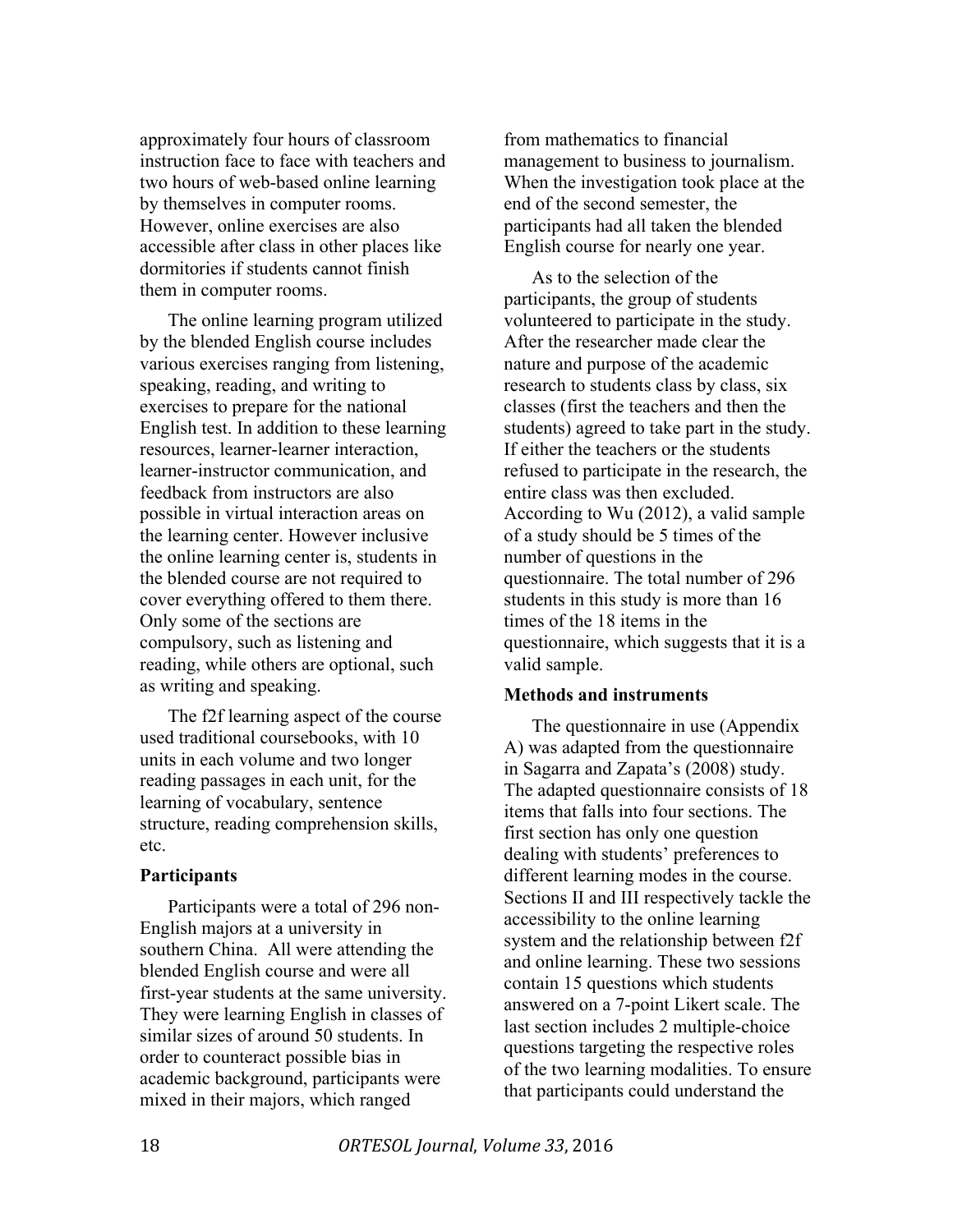English questionnaire properly, some terms, such as face-to-face learning and online learning, were given explanations in Chinese.

# **Data collection and analysis**

Questionnaires were distributed to participants in class and then collected by the researcher after participants had finished them. Participants were assured

that the investigation was conducted solely for the purpose of academic research and would not affect their assessment in any way so that they

could respond to the questionnaire objectively and honestly. After all the questionnaires were collected, data was then input in the computer and then statistically analyzed with SPSS.

#### **Results**

#### **Reliability of the questionnaire**

The adapted questionnaire is comprised of two main kinds of questions. The first kind includes 15 questions on 7-point Likert scale and the second kind consists of 3 multiplechoice questions. Therefore, the reliability coefficient was calculated only on the 15 Likert-scale questions. The Cronbach's alpha value of these 15 questions was .822, which indicates that the questionnaire is a reliable instrument for the study.

#### **Results of the questionnaire**

#### **Learners' preferences**

The first section of the questionnaire had only one question investigating

learners' overall preferences to blended learning context. Results of the study revealed that the blended mode combining online learning with f2f learning was preferred by 58.8% of the total respondents. Comparatively, 33.4% of the participants liked f2f learning more and very few students (6.1%) favored online learning alone. Finally, a tiny proportion of students (1.7%)

*[M]ore than half of the* students preferred the blended *mode to either f2f or online mode alone.*

claimed that they had no interest at all in either mode of the course. Obviously, more than half of the students preferred

the blended mode to either f2f or online mode alone.

#### **Accessibility to online learning**

In section two, participants  $(N=296)$ responded to five questions on 7-point Likert Scale dealing with different aspects of accessibility to online learning. The mean scores of these items, ranging from 1 (very easy) to 7 (very difficult), revealed how well the students can access online learning. In particular, the means of completing online exercises (4.41) turned out to be the highest, followed by login (3.58), getting technical support (3.56) and instructions to exercises (3.03) while checking grades had the lowest means (2.61). The results indicated that it was quite easy for learners to check grades and understand instructions to online exercises but they had some difficulty in getting technical support and login. Completing online exercises proved more challenging than the other four aspects.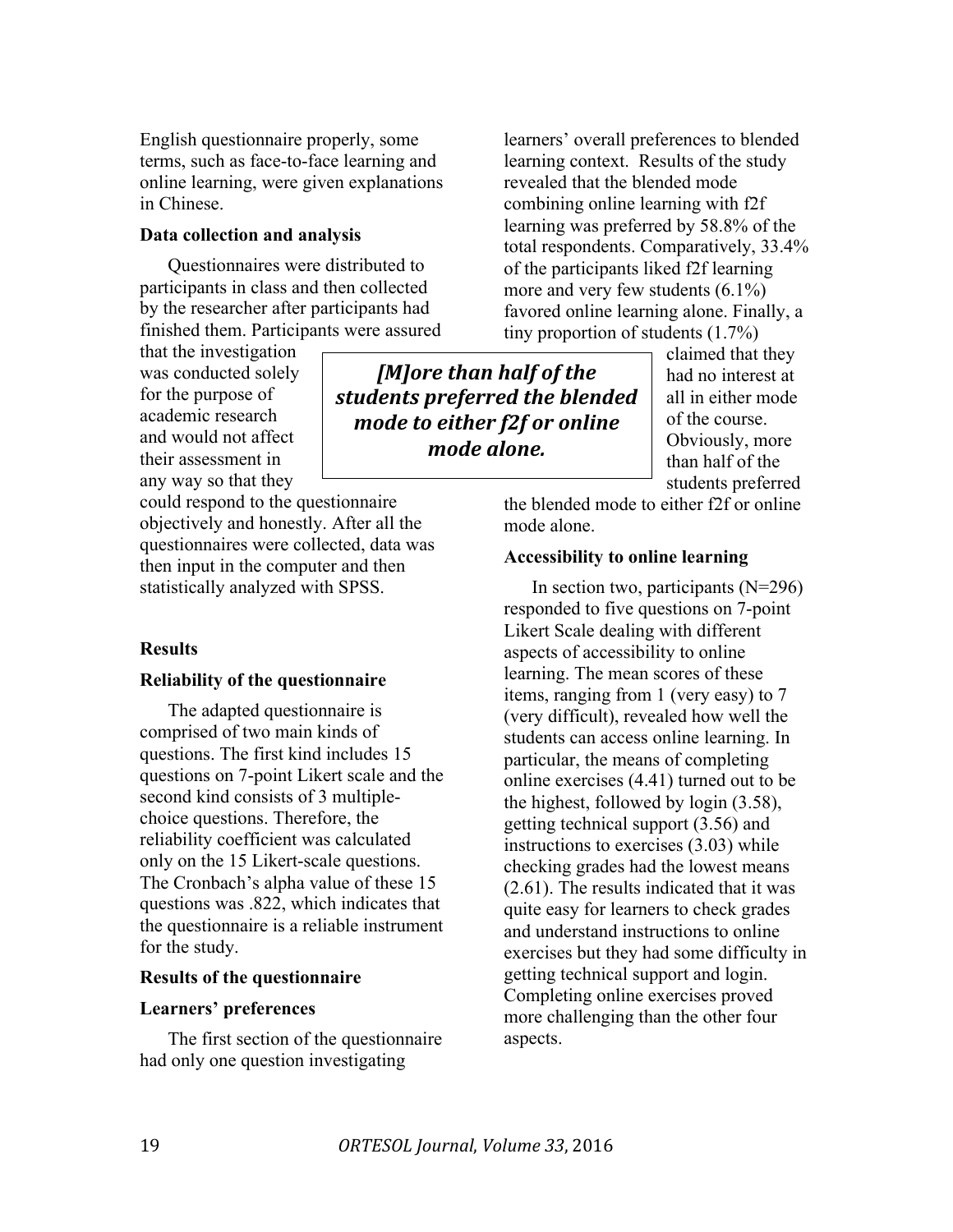In this part, altogether 10 questions on 7-point Likert scale were designed to explore students' perceptions of the independencies between face-to-face and online learning, an area which is underresearched in the realms of BL (Drysdale et. al., 2013). Table 1 shows the results of the descriptive data of this part. Items 7 to 9 show that most of the students agreed that f2f learning assisted online learning (81.1%) and f2f learning made online learning more interesting (64.2%) and more effective (79.1%). In similar vein, students were also positive towards online learning's influence on f2f learning. As shown in items 12-14, the majority of learners said that online learning facilitated f2f learning (82.8%) and made it more effective (79.1%). However, fewer participants (58.5%)

were sure that online learning made f2f learning more interesting.

Learners' approval was validated by their responses to another four questions. In items 15 and 16, they reported that f2f and online learning of the blended course were related (82.4%) and were complementary to each other (87.1%). Such attitudes were further proved by the two reverse items (10 and 11), to which most of students disagreed. In short, f2f and online learning, in learners' views, were integrated well to benefit each other within a blended learning environment. The majority of students also regarded the two learning modes as helpful and complementary to each other since they made each other more interesting and more effective.

#### **TABLE 1**

Learners' Perceptions of the interdependencies between f2f and Online Learning

| Items                                                                                        | strongly<br>agree<br>$(\%)$ | agree<br>$(\%)$ | somewhat<br>agree<br>$(\%)$ | somewhat<br>disagree<br>$(\%)$ | disagree<br>$(\%)$ | 0<br>strongly<br>disagree<br>$(\%)$ | no<br>opinion<br>$(\%)$ |
|----------------------------------------------------------------------------------------------|-----------------------------|-----------------|-----------------------------|--------------------------------|--------------------|-------------------------------------|-------------------------|
| F2f learning helps me with<br>7.<br>online learning                                          | 9.8                         | 40.2            | 31.1                        | 5.7                            | 6.8                | 2.0                                 | 4.4                     |
| 8. F2f learning makes online<br>learning more interesting                                    | 7.1                         | 23.3            | 33.8                        | 11.5                           | 16.6               | 2.4                                 | 5.4                     |
| F <sub>2f</sub> learning makes online<br>9.<br>learning more effective                       | 12.2                        | 37.2            | 29.1                        | 10.5                           | 7.4                | 1.7                                 | 2.0                     |
| 10. The two parts of learning are<br>independent of each other.                              | 4.4                         | 9.5             | 12.8                        | 15.5                           | 44.3               | 12.2                                | 1.4                     |
| 11. The two parts of learning make<br>each other worse.                                      | 4.4                         | 2.7             | 5.7                         | 6.8                            | 57.8               | 22.6                                | 0                       |
| 12. Online learning helps me with<br>f2f learning.                                           | 9.5                         | 39.5            | 33.8                        | 8.8                            | 4.4                | 2.4                                 | 1.7                     |
| 13. Online learning makes f2f<br>learning more interesting.<br>14. Online learning makes f2f | 4.4                         | 19.6            | 34.5                        | 17.6                           | 17.2               | 2.0                                 | 4.7                     |
| learning more effective.                                                                     | 9.5                         | 36.5            | 33.1                        | 10.5                           | 7.4                | 0.3                                 | 2.7                     |
| 15. The two parts of learning are<br>related to each other                                   | 11.8                        | 47.0            | 23.6                        | 8.1                            | 6.8                | 2.0                                 | 0.7                     |
| 16. The two parts of learning are<br>complementary to each other.                            | 9.1                         | 43.2            | 34.8                        | 6.1                            | 3.4                | 1.4                                 | 2.0                     |
| Total:                                                                                       |                             |                 |                             |                                |                    |                                     | 100%                    |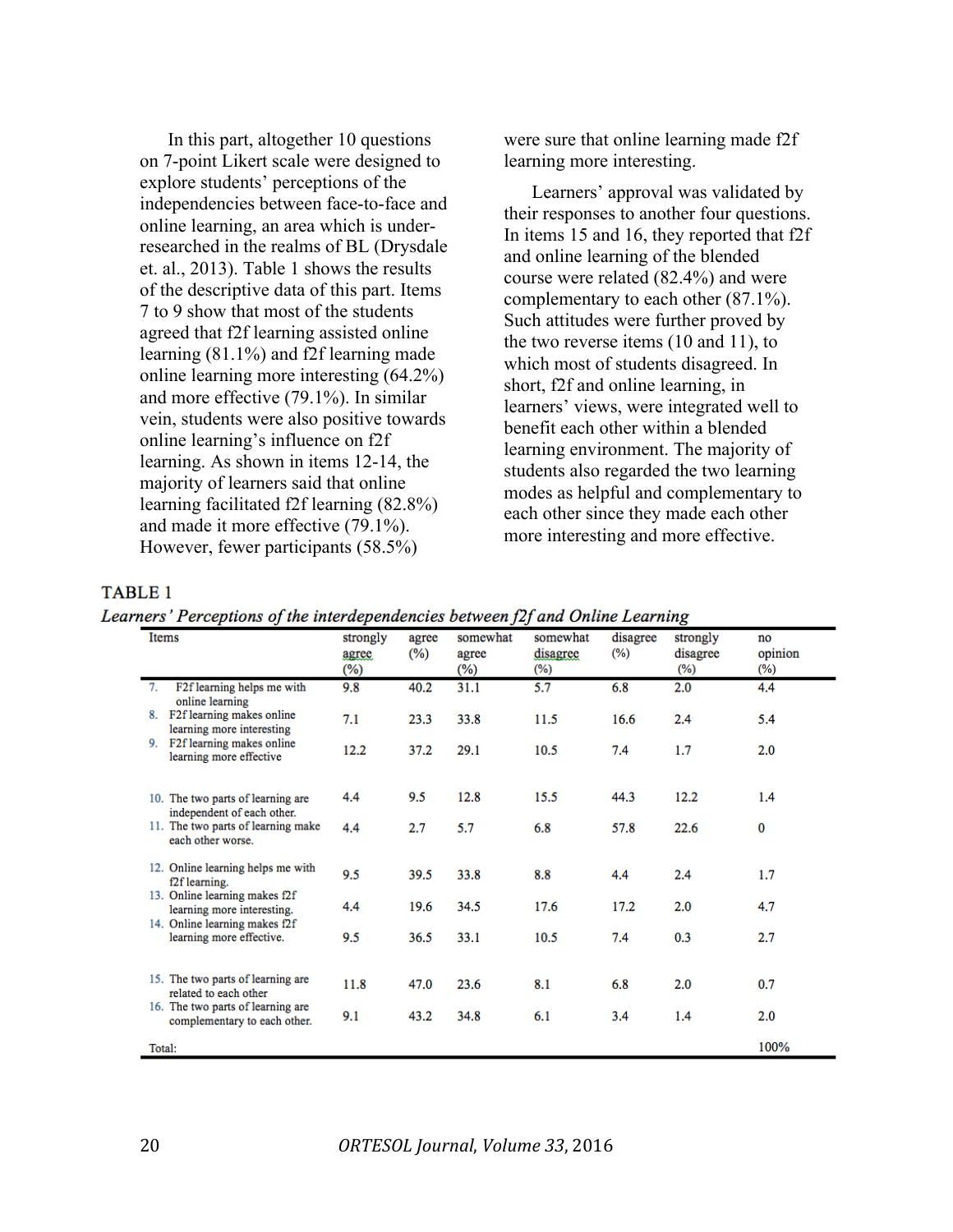The respective roles of f2f and online learning in the blended English course In order to survey more clearly how f2f and online modes facilitate learning within the course, the study probed into students' understanding of the respective roles of the two learning modes. In this section, there were two questions to

which participants were allowed to choose more than one item. Table 2 lists multiple responses of students to the roles of online learning and Table 3 lists relevant data on the roles of f2f learning. As indicated in Table 2, 93.2% of students thought that online learning helped to improve listening, making

# **TABLE 2**

# The Roles of Online Learning in the Blended English Course

| Items                                   | Number of the  | Percentages against | Percentages against the<br>total sample subjects |  |
|-----------------------------------------|----------------|---------------------|--------------------------------------------------|--|
|                                         | item responses | the total responses |                                                  |  |
| Improve listening                       | 276            | 25.2%               | 93.2%                                            |  |
| Improve vocabulary                      | 187            | 17.0%               | 63.2%                                            |  |
| Learn world knowledge                   | 151            | 13.8%               | 51.0%                                            |  |
| Improve reading                         | 119            | 10.8%               | 40.2%                                            |  |
| Improve speaking                        | 108            | $9.8\%$             | 36.5%                                            |  |
| Practise methods and skills             | 107            | $9.8\%$             | 36.1%                                            |  |
| Learn methods and skills                | 63             | 5.7%                | 21.3%                                            |  |
| Improving interests in learning English | 61             | 5.6%                | 20.6%                                            |  |
| improve writing                         | 25             | 2.3%                | 8.4%                                             |  |
| Total:                                  | 1097           | 100.0%              | 370.0%                                           |  |

# **TABLE 3** The Roles of f2f Learning in the Blended English Course

| Items                                   | Number of the Percentages against Percentages against |        |                                                              |  |  |  |
|-----------------------------------------|-------------------------------------------------------|--------|--------------------------------------------------------------|--|--|--|
|                                         |                                                       |        | item responses the total responses the total sample subjects |  |  |  |
| Improve vocabulary                      | 242                                                   | 16.9%  | 82.0%                                                        |  |  |  |
| Learn world knowledge                   | 193                                                   | 13.5%  | 65.4%                                                        |  |  |  |
| Improve listening                       | 185                                                   | 12.9%  | 62.7%                                                        |  |  |  |
| Learn methods and skills                | 178                                                   | 12.4%  | 60.3%                                                        |  |  |  |
| Improve reading                         | 175                                                   | 12.2%  | 59.3%                                                        |  |  |  |
| Improve speaking                        | 174                                                   | 12.2%  | 59.0%                                                        |  |  |  |
| Improving interests in Learning English | 137                                                   | 9.6%   | 46.4%                                                        |  |  |  |
| Practise methods and skills             | 119                                                   | 8.3%   | 40.3%                                                        |  |  |  |
| Improve writing                         | 29                                                    | 2.0%   | 9.8%                                                         |  |  |  |
| Total:                                  | 1432                                                  | 100.0% | 485.4%                                                       |  |  |  |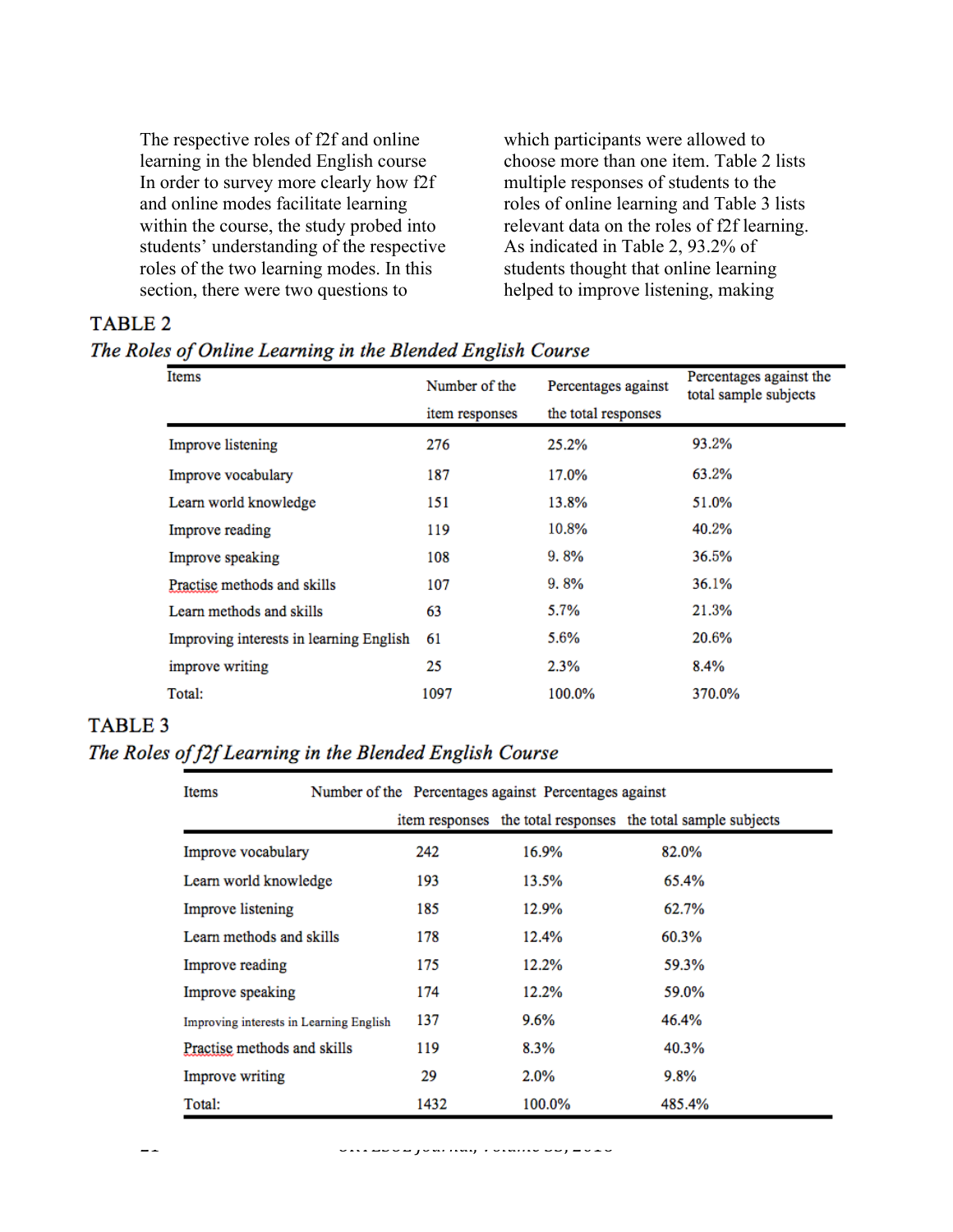listening, in their eyes, the most beneficial aspect of online learning. Then over half of students considered that online learning had helped to enlarge their vocabulary (63.2%) and enrich their world knowledge (51%). More than one third of learners agreed that online learning had helped them improve their reading (40.2%) and speaking (36.5%) while 36.1% said it helped them to practice various learning methods and skills (36.1%). However, less than one quarter of the respondents reported that online lessons had helped them to learn methods and skills (21.3%) or had improved their interest in learning English (20.6%). Finally, only a tiny proportion of participants (8.4%) thought that online learning had benefitted their writing, which ranked the lowest in the list.

Therefore, Table 2 suggests that listening, in students' views, had benefited the most from online learning, followed by vocabulary, world knowledge, reading, speaking, practicing and learning methods and skills, improving learners' interests in learning English, and finally writing.

Table 3 shows data on the roles of f2f learning. Similar to online learning, f2f learning was also believed to play the greatest role on the same three aspects of learning: learning vocabulary (82%), world knowledge (65.4%), and listening (62.7%); however f2f vocabulary instruction, not listening, was the area

seen as most beneficial. Between 40% and 60% of learners said that f2f learning benefitted most other skills, while the its impact on writing turned out to be the lowest (9.8%) in the group.

To investigate more clearly the different roles that f2f and online learning have taken up in the blended course, Figure 1 compares the relevant data of the two learning modes. As indicated in the figure, 93.2% of the participants reported that online learning helped to improve listening whereas only 63.7% of the respondents agreed that f2f learning had benefited listening – a difference of over 30 percentage points. Conversely, f2f learning had a greater impact on the rest of the eight areas of English learning. To be more exact, students who preferred f2f learning outnumbered those favoring online learning by 18.8 percentage points in learning vocabulary, 14.4 in learning world knowledge, 19.1 in reading, 22.5 in speaking, 4.2 in practicing methods and skills, 39 in learning methods and skills, 25.8 in improving students' interests in learning English and 1.4 in writing. Consequently, it can be concluded that f2f learning, in students' views, seemed to have a much greater advantage over online learning in almost all fields of English learning. and the only exception lies in listening, where online learning is much more advantageous than f2f learning.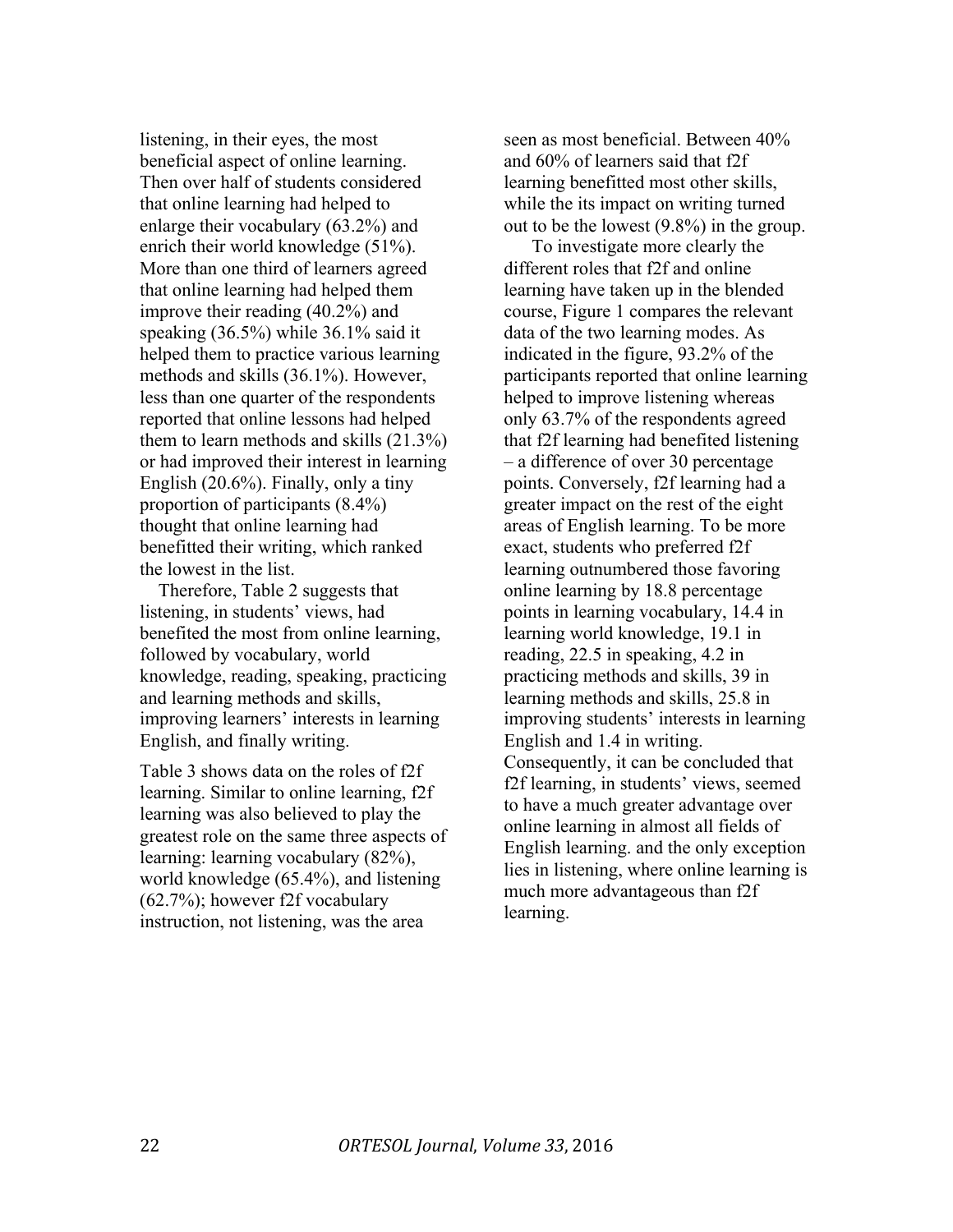

Fig. 1 Comparing the Roles of f2f and online Learning in the Blended English Course

To find out whether the above differences of learners' opinions on f2f and online sessions were statistically significant, further Chi-square testing was conducted. According to the results shown in Table 4 below, only three *p*values were lower than .05, indicating that statistically significant differences could be found in the three corresponding sub-areas. These three sub-areas are listening (.031), improving students' interests in learning English

(.002) as well as learning world knowledge (.002). In other words, learners' perceptions of the roles of f2f and online learning are significantly different in only these three areas. As to the other six aspects, their *p*-values all went above .05, indicating there was no significant difference in learners' perceptions of f2f and online learning in the corresponding aspects.

On the whole, data from table 2, 3, 4 and figure 1 revealed that f2f and online

|--|

|                                  | Listening                | Reading                  |                         | Speaking Writing Vocabulary                 | Learning<br>methods<br>and<br>skills | Practicing<br>methods<br>and skills | Improving<br>interests<br>in learning<br>English | Learning<br><u>world</u><br>knowledge |
|----------------------------------|--------------------------|--------------------------|-------------------------|---------------------------------------------|--------------------------------------|-------------------------------------|--------------------------------------------------|---------------------------------------|
| Pearson<br>Sig. (two-<br>tailed) | $\frac{4.633}{p = .031}$ | $\frac{3.399}{p = .065}$ | $\frac{.731}{p} = .392$ | $\frac{100}{p}$ = 752 $\frac{810}{p}$ = 368 | $\frac{.816}{p}$ = .366              | $\frac{2.180}{p=.140}$              | $\frac{9.628}{p=.002}$                           | $\frac{9.376}{\sigma = .002}$         |

Chi-square Test of the Percentages of Different Roles of f2f and online Learning

*Note:*  $p < .05$ ,  $df = 1$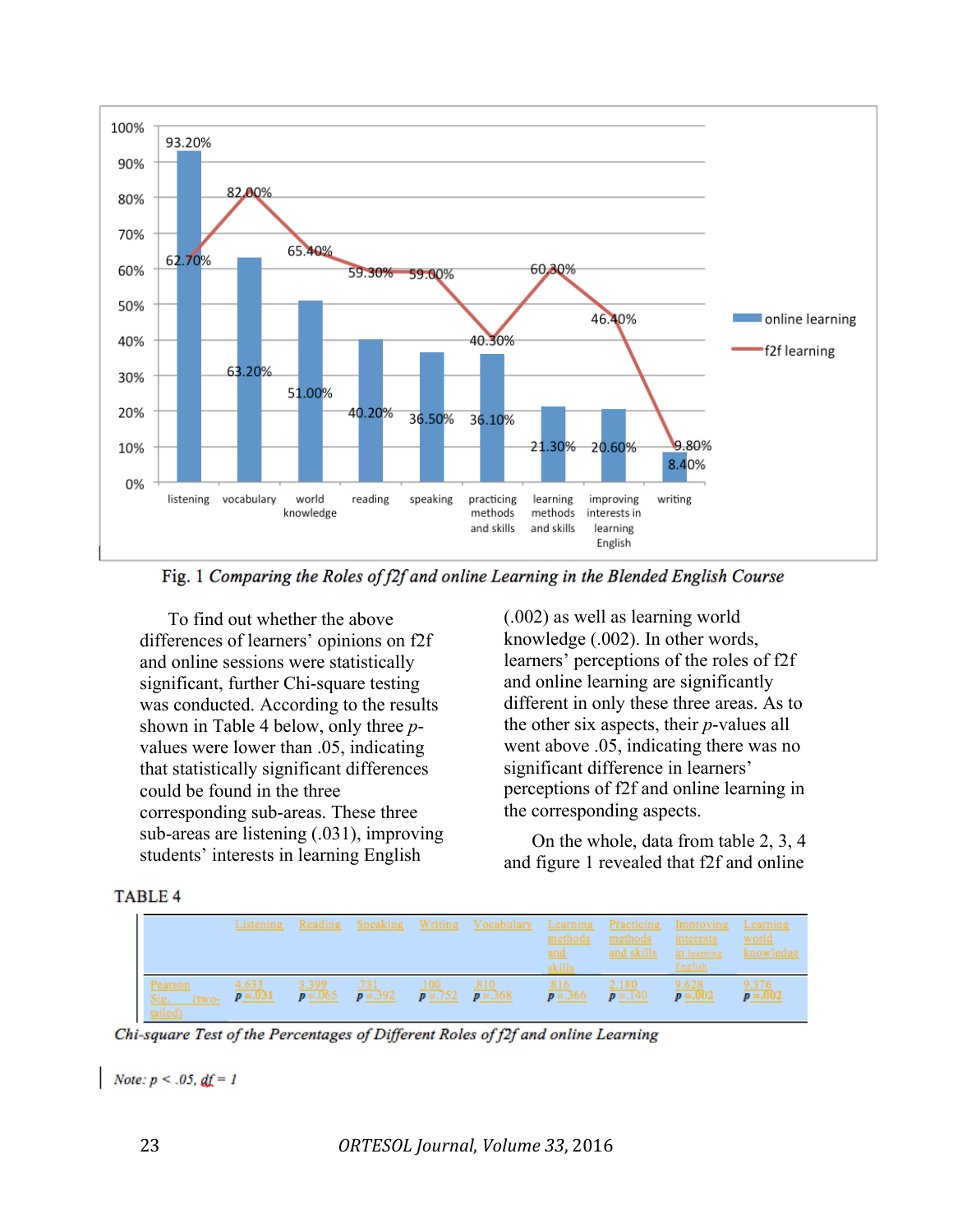learning were both regarded as more impactful on listening, learning vocabulary and world knowledge while the least advantageous to writing. Further chi-square test found that significant differences existed only in three aspects of English learning. To be more exact, learners believed that online learning was more advantageous to listening while f2f learning played more impactful role in helping students to learn world knowledge and to improve their interests in learning English.

# **Discussion**

In this study, the researcher examined learners' perceptions not only of the blended learning environment as a whole but more importantly of the interdependencies between f2f and online learning as well as their respective roles. As to the first research question of how learners perceive blended learning, results of the survey indicated that learners preferred the blended English course to f2f instruction or online learning alone, which is in alignment with the findings of previous research (Drysdale, et.al, 2013; Guzer & Caner, 2014). Meanwhile, more than one third of students favored the f2f aspect of instruction over online learning. It seems that even though students prefer the blended format, f2f instruction still plays greater role in the learning context, which is consistent with the findings of the previous studies (Stracke, 2007; Chandra & Fisher, 2009).

The second research question in the present study focuses on the interaction of f2f and online learning in the blended English course, which is one of the subareas that has not been sufficiently investigated in the field of blended

learning (Neumeier, 2005). Results of the study revealed that the two learning modes, in learners' views, had mixed well within the blended course as they were regarded as helpful and complementary to each other by making each other more interesting and more effective.

Research shows that learners favor blended learning for many reasons (Collopy & Arnold, 2009; Castle & McQuire, 2010; Lin & Wang, 2012). Previous studies reveal that blended learning improves students' performance or learning outcomes in various areas in the EFL context (Yang et al, 2013; Jia et al, 2012). The present study adds that learners prefer blended learning because f2f and online learning within the blended mode are able to interact with each other and complement each other. In particular, traditional f2f instruction allows learners to have access to peers and experts. Instructors in f2f learning play significant roles in presenting the learning content, designing learning activities, providing instruction, and supplementing learning materials. Classroom activities like presentations, group discussions, role plays, and language games can be engaging and add additional interest to a topic. F2f learning, thus, serves to cater to learners with certain learning preferences, and to satisfy learners' affective needs of faceto-face communication in a different way from online learning (Kaur, 2013). As a complement, online instruction also assists language learning in its own way. For instance, students appreciate webbased online exercises due to its greater variety in learning content and its unlimited resources. Moreover, online learning can provide a higher degree of learning autonomy (Snodin, 2013).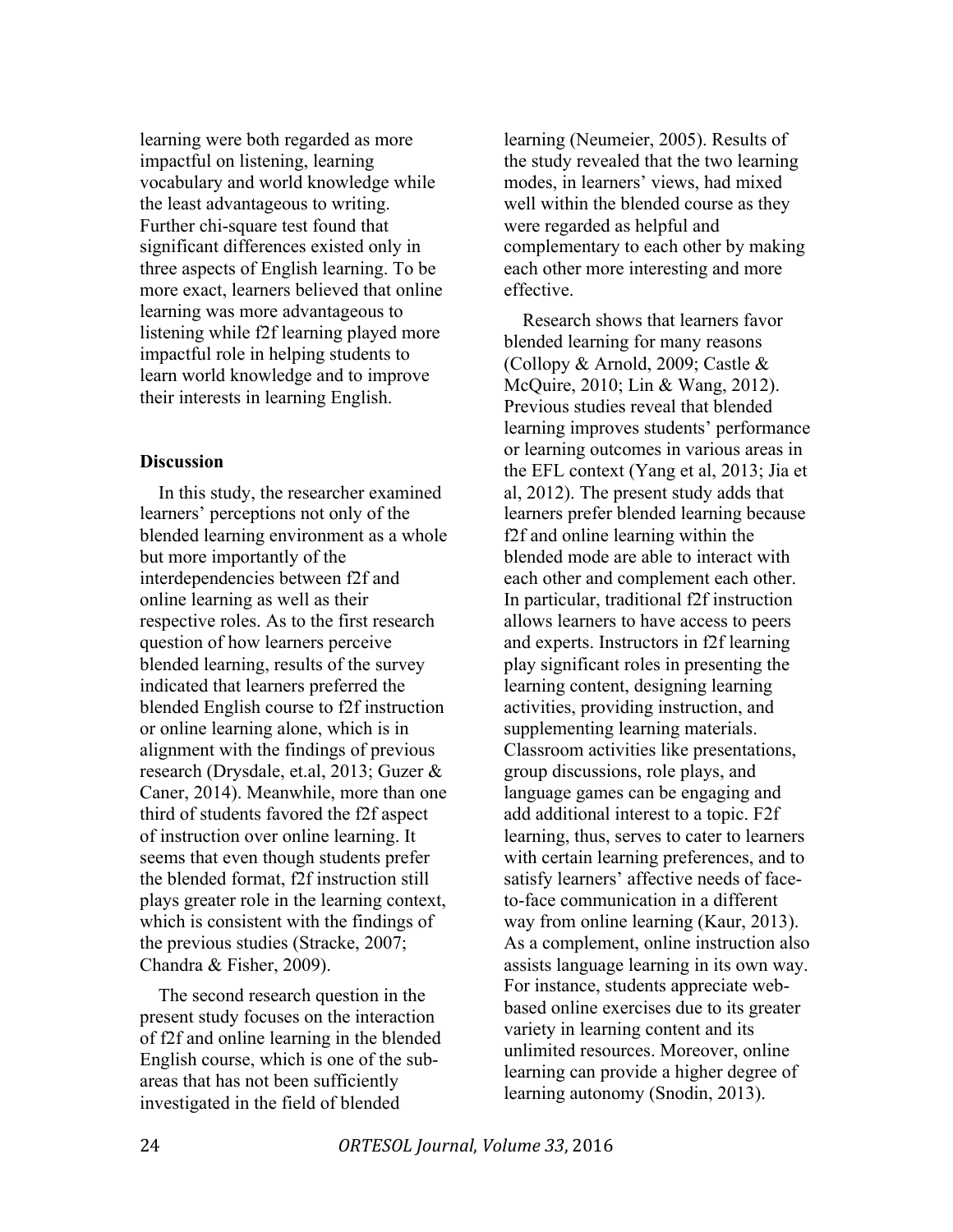Unlike the passive roles in classroom instruction, learners have much greater control over learning online. In online exercises, they are able to adjust the pace of learning, the learning style, and the lesson content to meet their own needs and personal tastes (Drysdale, et.al, 2013; Snodin, 2013). Researchers (Holley & Oliver, 2010; Raby, 2007) also hold that online learning succeeds in creating a learning environment that is more personal and private, away from the disturbance, distraction and pressure of peers and formal assessment in f2f instruction. This is where learners tend to feel more relaxed, more focused, and thus more engaged. As a result, blended learning is considered to be more preferable since blended learning enables f2f instruction and online learning to complement each other and combines their advantages to bring out better learning.

According to Neumeier (2005), analysis of the interaction between f2f and online learning helps to create a clear layout of the blended course and construct a focused and structured learning environment. Results of this study indicate that learners' perceptions of the interaction of f2f and online learning mirrors to some extent whether the blended course has been clearly organized and systematically structured. In order to organize a more systematic structure of a blended learning context, Neumeier (2005) proposed that blended learning should not aim at creating "the right" or "the best" way to present learning content. Instead, it should attempt to build a learning environment that takes into account the dispositions, aptitudes and attitudes of both teachers and students. The fact that blended delivery allows students to learn and

access material in a variety of modes gives it an advantage in meeting the needs of students with a variety of learning styles. In other words, blended learning enhances individualization, personalization and relevance without sacrificing face-to-face contact, and thus offers learners better learning because both instructors and learners have greater flexibility and accessibility (Kaur, 2013).

The third focus of the present study investigated the respective roles of f2f and online learning. It has found that online learning, in learners' views, facilitated listening more effectively. Although this investigation fails to examine learners' perceptions in relation to their learning outcomes, there are empirical studies which show that online learning promotes listening skills in addition to critical thinking skills, grammar, vocabulary, speaking, and writing (Cobb, 2007; Miyazoe & Anderson, 2010; Sagarra & Zapata, 2008; Yang et al, 2013). A case in point is the study by Yang et al (2013), which examined a blended learning environment for individualized English listening and speaking while integrating critical thinking. The survey found that virtual learning environments facilitate individualized learning by addressing the difficulties faced by learners with mixed ability levels. This is where standard, lecture-based instructional approaches fail to support individualized learning. By creating learner-centered contexts, online learning is more likely to offer learners an individualized and adaptive learning experience, which tends to promote learning more effectively.

This is especially true of listening in EFL contexts. Some researchers (Blake, 2011; Kern, 2006) found that online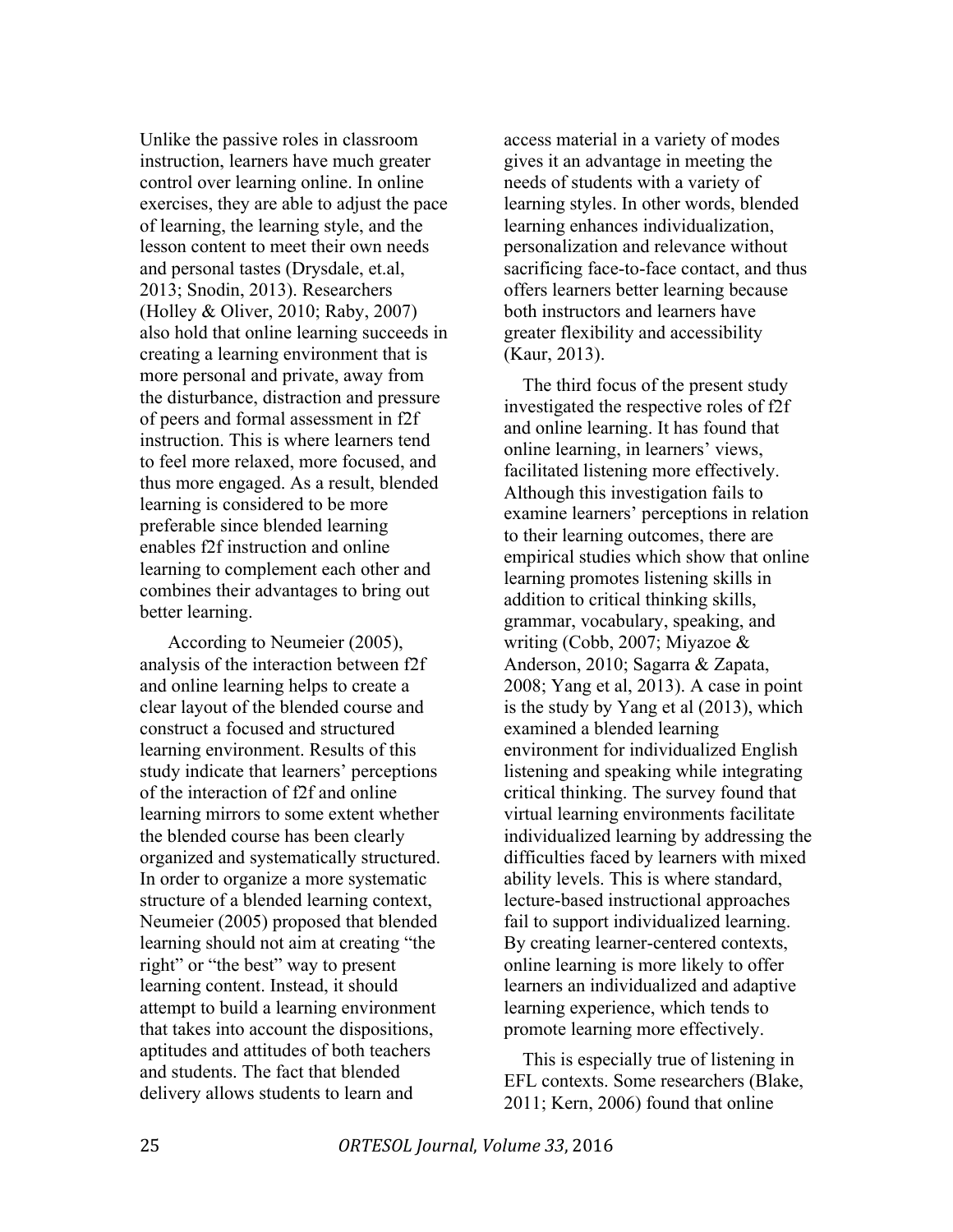learning offered a modest advantage over traditional classroom instruction, although that advantage might be highly sensitive to the amount of time on task. It is not surprising that learners taking online courses spend more time doing online exercises such as listening on their own and do better than those in face-to-face situations (Grgurovic, 2007). Students are able to enjoy having multiple attempts and practicing at their own pace (Sagarra & Zapata, 2008). According to a US Department of Education report (2009, p. xvii), online learning stimulates students to spend more time engaged with the learning materials, which ultimately promotes greater learning. These factors add a very important value to online learning and also play a pivotal role in effective listening practice (Blake, 2011; Yang et al, 2013). This constitutes an irreplaceable advantage in online learning and serves to explain in a way why online mode has a notable advantage over f2f mode in the field of listening.

With regard to the roles of f2f learning, participants in this study thought that f2f learning promoted learners' interests in learning English and facilitated the learning of world knowledge, which seem to be two variables less explored in the field of BL (Guzer & Caner, 2014; Woltering, Herrier & Spreckelsson, 2009).

Several factors may contribute to students' perception that f2f learning is more effective in promoting learner interest. According to Raby (2007), interest in learning English can be motivated by both internal factors, such as learners' characteristics and aptitudes, as well as external factors such as pedagogy, instructors, learning content

in the learning environment. Maintaining students' interest and motivating them to learn may include generating learners' desire to take initiative for work, maintain their effort until the work is completed, and regulate their work by interacting with e-tools, peers, and teachers. To fulfil these goals requires cognitive, affective and social factors to come into play all together. It is easier to bring these factors into full play in traditional instructional contexts with face-to-face communication between learners and their peers as well as instructors. What is more, f2f instruction is able to offer students a relatively high level of interactivity and more chances to construct meaning independently (Chapelle, 2009). Smyth et al. (2012) suggest that interactive activities in f2f learning help students to engage more with their peers in class and develop close associations with each other that may develop a strong learning community.Language teachers in f2f instruction contribute to this sense of community by establishing rapport, maintaining high levels of involvement and engagement, encouraging cooperation, and fostering collegiality in class (Senior, 2010). All these variables in f2f mode, in fact, help to maintain and promote learners' interest in learning language, and perhaps world knowledge as well.

 In contrast to f2f instruction, online learning is likely to become a drill center where more mechanical language exercises rather than interactive learning activities are provided for learners. In spite of wider and easier access to abundant learning resources in online learning, lack of face-to-face communication with peers or instructors and insufficient supervision from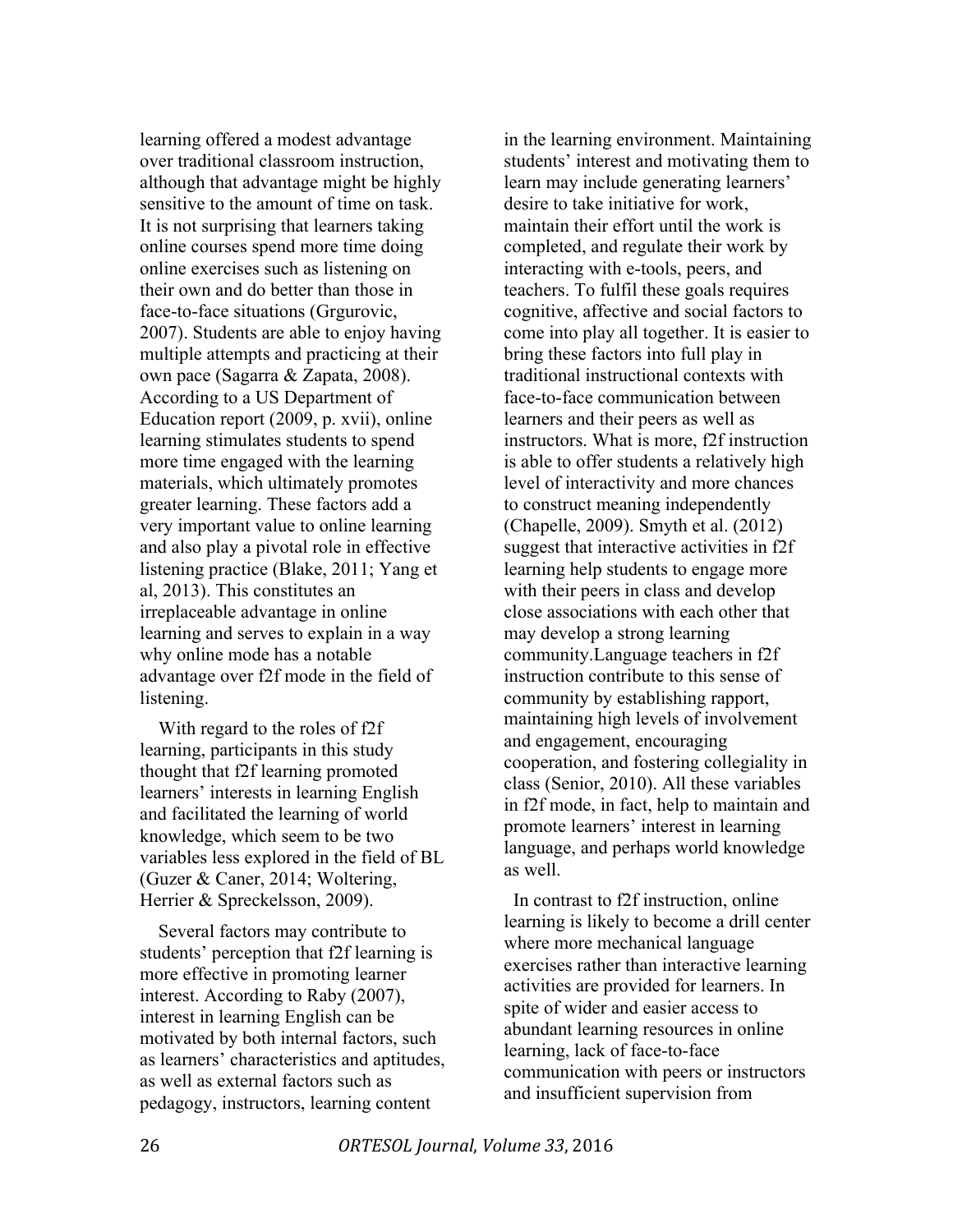instructors in online delivery may frustrate learners and decrease their motivation (Fryer et al, 2014). If online learning was reduced to a simple expansion of learning time or acted as a center of learning resources and mechanical practices, it would not be surprising that students might value f2f instruction over online learning. Online learners have complained about lack of regulation, immediate feedback and technical support in online learning, which tend to reduce learners' interests in learning. While students with positive motivational profiles may succeed in learning even though they are isolated in their studies online, students with less interest in learning will have more difficulty sustaining the effort necessary to meaningfully engage with their studies (Fryer et al, 2014). Consequently, similar to f2f instruction, materials and tasks in online learning also need to be organized and developed more systematically according to SLA theoretical approaches so as to play a more impactful role in the blended learning mode (Chapelle, 2009).

# **Conclusion**

Unlike the previous research focusing on the strengths and weaknesses of blended learning, the present study aims at the respective roles of its two modalities, as well as their interdependencies**.** The investigation has found that most learners preferred blended learning to either f2f or online learning alone, with f2f learning more preferable than online learning. As to the respective roles of f2f and online learning, students considered f2f learning to be more advantageous to learning world knowledge and to

facilitating learners' interests in learning English whereas they regarded online learning as more beneficial to listening skills.

While this study yielded a number of statistically significant results, some caution must be observed in the interpretation and generalizability of the results. In fact, f2f instruction can vary widely with respect to techniques, class sizes, individual student attention, and teacher talents in ways that can tarnish the privileged status normally accorded to the f2f classroom experience. Similarly, online learning also differs wildly not only in terms of its format, but also in terms of particular technological tools and pedagogies. As a result, comparisons with other online or f2f learning environments could be rather difficult (Blake, 2011).

Another limit is that the results only reflected how students perceived the impact rather than the real learning effects of the blended course. The significant differences of learners' perceptions of different impact of f2f mode and online mode on English learning do not necessarily indicate similar differences in student performance in the corresponding areas. In other words, the study demonstrated what learners believed instead of what they achieved in the blended learning environment. The findings of learners' perceptions would be more revealing if learners' performances had been taken into account.

In addition to assisting practitioners to understand how f2f and online learning work together in blended English course, the current investigation also sheds light on future study. The researcher holds that, instead of focusing on the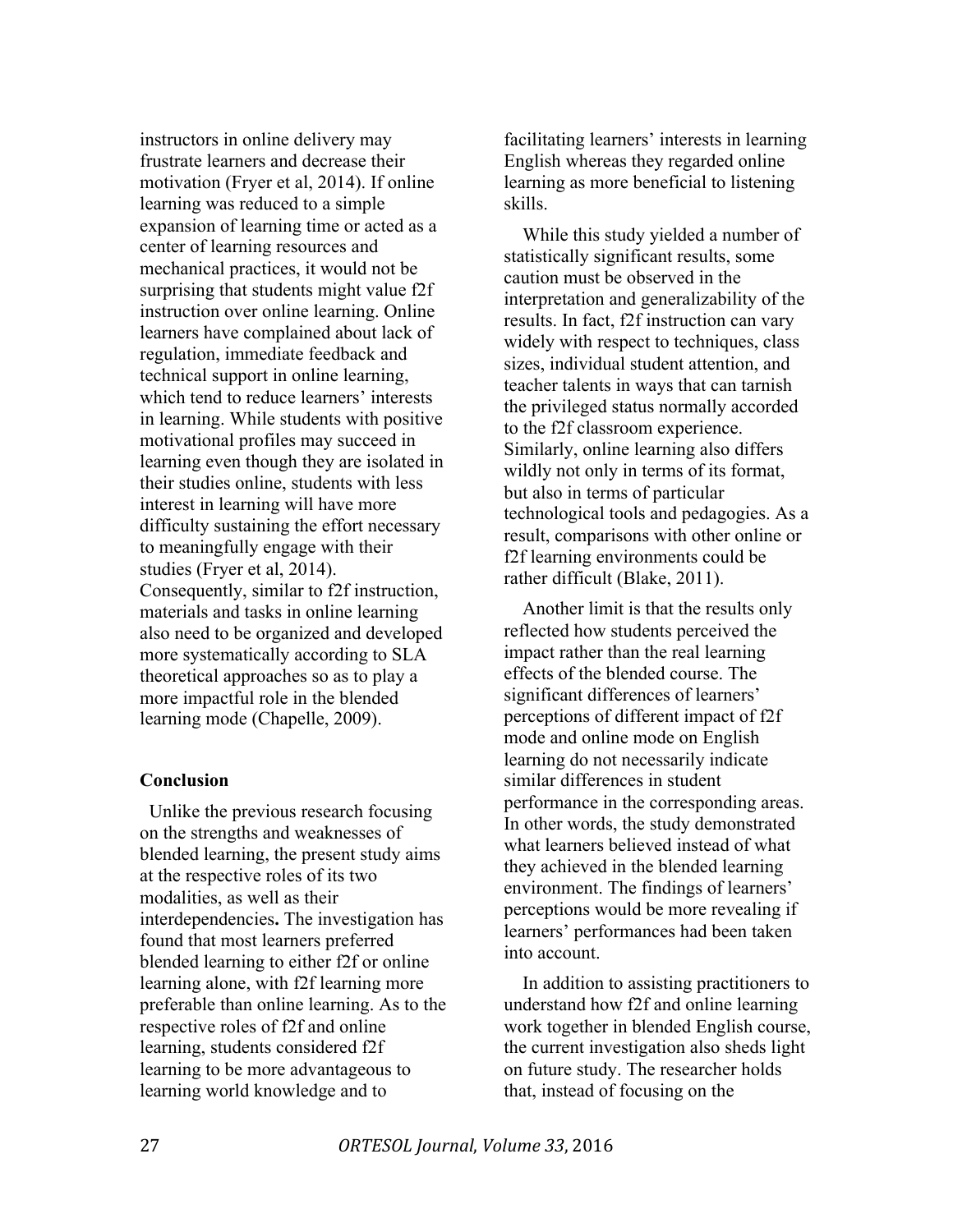advantages and disadvantages of blended learning, further research should be conducted to look into the sub-variables existing in the two learning modes which actually lead to the strengths and weaknesses of blended learning.

Among the numerous factors affecting f2f and online learning, some have been well scrutinized in the previous research, such as learner autonomy and interaction, whereas other issues remained somewhat unexplored, especially in relation to instructors' roles, learning resources and activities, and learning styles (Drysdale, et al, 2013). Because of their significant impact (Halverson, et.al, 2014), instructors' roles in the two modalities must be considered (Senior, 2011). Furthermore, to satisfy learners' cognitive and affective needs, it is

necessary to develop a wider range of learning resources, activities, and exercises in both modalities. The integration of these factors in blended learning decides to a large extent how learning is blended, which constitutes a noteworthy territory for further research in the realm of blended learning.

As a rapidly emerging domain of both research and practice, blended learning will continue to play a vital role in the EFL context. Researchers need to investigate its implementation more to satisfy the diverse needs of learners on both cognitive and affective levels. The ultimate purpose for this is to create a learning environment where different modes can be best integrated so that language learners can learn more efficiently and effectively.

# **References**

- Akkoyunlu, B., & Soylu, M.Y. (2008). A study of student's perceptions in a blended learning environment based on different learning styles. *Educational Technology & Society.* 11 (1), 183-193.
- Al-Qahtani, A. A. Y. & Higginst, S. E. (2013). Effects of traditional, blended and elearning on students' achievement in higher education. *Journal of Computer Assisted Learning*, 29: 220-234.
- Blake, R.J. (2011). Current trends in online language learning. *Annual Review of Applied Linguistics,* 31, 19-35.
- Castle, S.R. & McGuire, C. J. (2010). An analysis of student self-assessment of online, blended, and face-to-face learning environments: implication for sustainable education delivery. *International Education Studies,* 3(3), 36-40.
- Chandra, V., & Fisher, D.L. (2009). Students' perceptions of a blended web-based learning environment. *Learning Environment Research*, 12, 31-44.
- Chapelle, C. A. (2009). The relationship between second language acquisition theory and computer-assisted language learning. *The Modern Language Journal*. 93: 741- 753.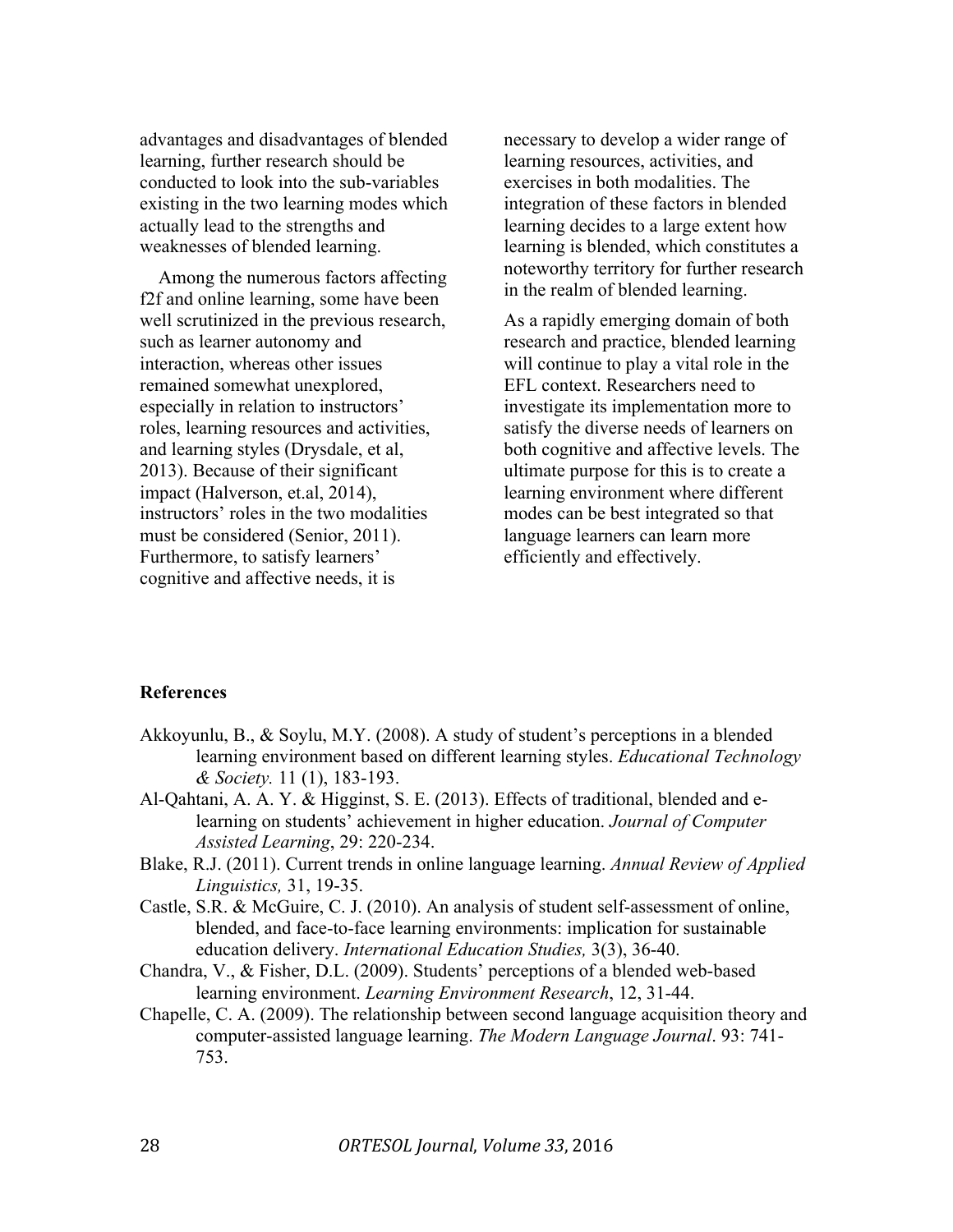- Chen, C.C., & Jones, K.T. (2007). Blended learning vs. traditional classroom settings: Assessing effectiveness and student perceptions in an MBA accounting course. *The Journal of Education Online*, 4(1), 1-15.
- Cobb, T. (2007). Computing the vocabulary demands of L2 reading. *Language Learning & Technology,* 11, 38–63.
- Collopy, R.M. & Arnold, J.M. (2009). To blend or not to blend: Online and blended learning environments in undergraduate teacher education. *Issues in Teacher Education,* 18(2), 85-101.
- Compton, L. K. L. (2013). Preparing language teachers to teach language online: a look at skills, roles, and responsibilities. *Computer Assisted Language Learning,* 22(1): 73-99.
- Dewaele, J. M. (2005). Investigating the psychological and emotional dimensions in instructed language learning: Obstacles and possibilities. *The Modern Language Journal,* 89: 367-380.
- Donnelly, R. (2013). The role of the PBL tutor within blended academic development. *Innovation in Education and Teaching International*, 50(2), 133-143.
- Drysdale, J.S., Graham, C. R, Spring, K.J., & Halverson, L.R., (2013). An analysis of research trends in dissertations and theses studying blended learning. *Internet and Higher Education,* 17: 90-100.
- Farley, A, Jain, A., & Thomson, D. (2011). Blended learning in finance: Comparing student perceptions of lectures, tutorials and online learning environments across different year levels. *Economic Papers*, 30(1), 99-108
- Fryer, L. K., Bovee, H. N. Nakao, K. (2014). E-learning: Reasons students in language learning courses don't want to. *Computers and Education,* 74: 26-36.
- Gleason, J. (2013). An interpretive argument for blended course design. *Foreign Language Annual*, 46 (4), 588-609.
- Graham, C. R., Woodfield, W. & Harrison, B. (2011). A framework for institutional adoption and implementation of blended learning in higher education. *Internet and Higher Education,* 18: 4-14.
- Guzer, B. & Caner, H. (2014). The past, present, and future of blended learning: an in depth analysis of literature. *Procedia – Social and Behavioral Sciences,* 116: 4596-4603.
- Halverson, L.R., Graham, C.R., Spring, K.J, Drysdale, J. S, & Henrie, C. R. (2014). A thematic analysis of the most highly cited scholarship in the first decade of blended learning research. *Internet and Higher Education,* 20: 20-34
- Holley, D., & Oliver, M. (2010). Student engagement and blended learning: portraits of risk. Computers and Education, 54: 693-700.
- Hubackova, S., Semradova, I., Klimova, B. F. (2011). Blended learning in a foreign language teaching. Social and Behavioral Sciences, 28: 281-285.
- Kaur, M. (2013). Blended learning its challenges and future. *Social and Behavioral Sciences*, 93: 612-617.
- Kern, R. (2006). Perspectives on technology in learning and teaching languages. *TESOL QUARTERLY*, 40 (1): 185-210.
- Lin, W. S. & Wang, C. H. (2012). Attendances to continued intentions of adopting elearning system in blended learning instruction: A contingency framework based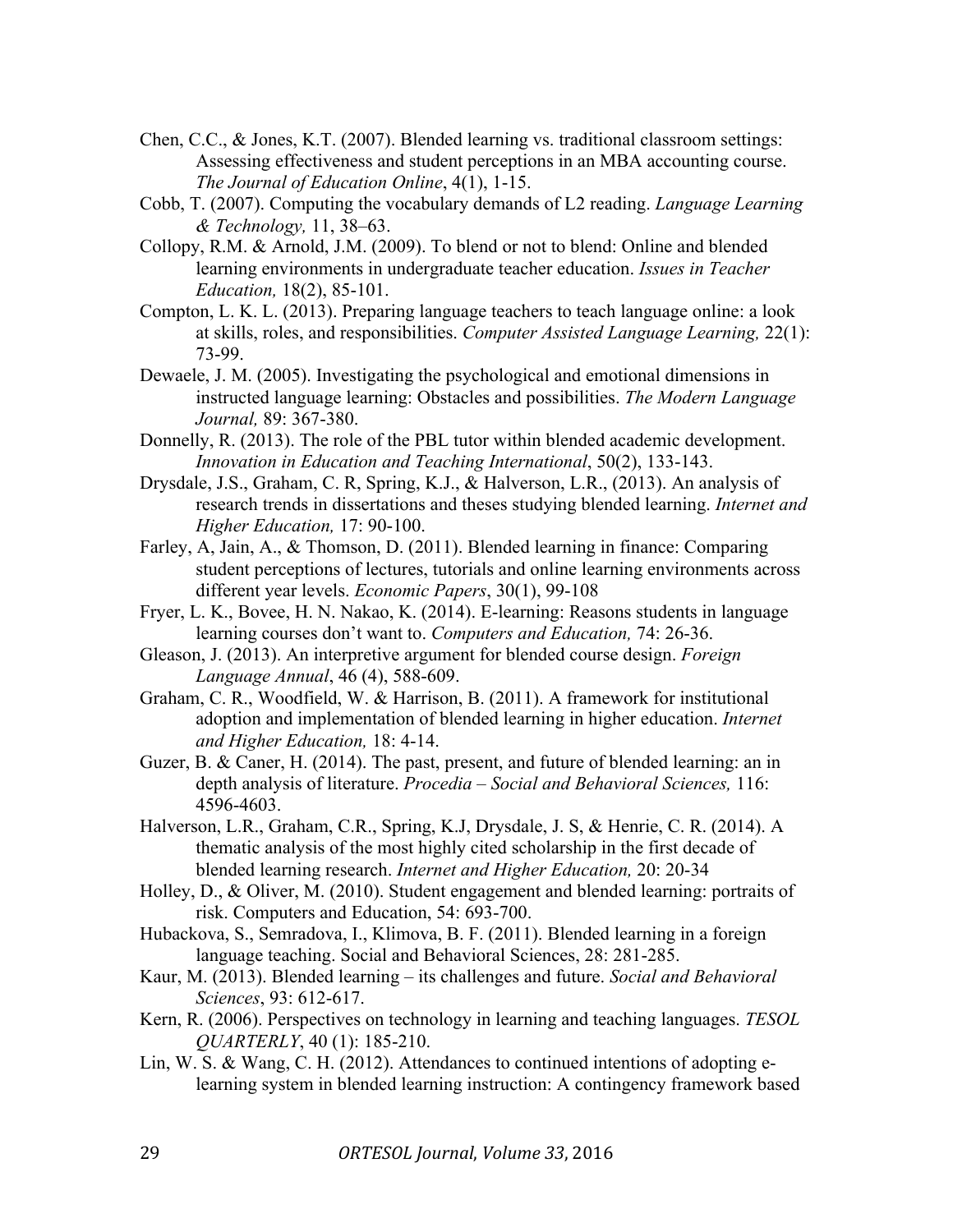on models of information success and task technology fit. *Computers in Education*, 58: 88-99.

- Jia, J., Chen, Y., Ding, Z., & Ruan, M. (2012). Effects of a vocabulary acquisition and assessment system on students' performance in a blended learning class for English subject. *Computers and Education*. 58(1), 63-76.
- Martinerz-Caro, E. & Campuzano-Bolarin, F. (2011). Factors affecting students' satisfaction in engineering disciplines: Traditional vs. blended approaches. *European Journal of Engineering Education*. 36(5): 473-483.
- Miyaroe, T., & Anderson, T. (2010). Learning outcomes and students' perceptions of online writing: Simultaneous implementation of forum, blog, and wiki in an EFL blended learning setting. *System*. 38(2). 185-199.
- Moore, M.G. and Kearsley, G. (1996). *Distance Education: A Systems View.* Belmont: Wadsworth.
- Neumeier, P. (2005). A closer look at blended learning parameters for designing a blended learning environment for language teaching and learning. *ReCALL*, 17(2), 163-178.
- Oliver, M. and K, Trigwell. (2005). Can Blended learning be redeemed? *E-learning*, 2(1): 17-26.
- Osgathorpe, R.E.& Graham, C.R. (2013). Blended learning environment: Definitions and directions. *The Quarterly Review of Distance Education*, 4(3), 227-223.
- Owston, R., York, D., & Murtha, S. (2013). Student perceptions and achievement in a university blended learning strategic initiative. *Internet and Higher Education,* 18: 38-46.
- Poon, J. (2012), Use of blended learning to enhance the student learning experience and engagement in property education. *Property Management*, 30(2), 129-156.
- Raby, F. (2007). A triangular approach to motivation in computer assisted autonomous language learning (CALL). *ReCALL*, 19(2): 181-201.
- Reiss, M, & Steffens, D. (2010). Hybrid toolboxes: Conceptual and empirical analysis of blending patterns in application of hybrid media. *Technological and Economic Development of Economy,* 16(2): 305-326.
- Sagarra, N. & Zapata, G.C. (2008). Blending classroom instruction with online homework: A study of student perceptions of computer-assisted L2 learning*. ReCALL* 20(2): 208-224.
- Senior, R. (2010). Connectivity: A framework for understanding effective language teaching in face-to-face and online learning communities. *RELC*, 41(2): 137-147.
- Sharma, P. (2010). Blended learning. *ELT Journal*, 64(4): 456-458.
- Snodin, N. S. (2013). The effects of blended learning with a CMS on the development of autonomous learning: a case study of different degrees of autonomy achieved by individual learners. *Computers and Education*, 61: 209-216.
- Smyth, S., Houghton, C, Cooney, A. & Casey, D. (2012). Students' experiences of blended learning across a range of postgraduate programmes. *Nurse Education Today*, 32(4): 460-468
- Stracke, E. (2007) A road to understanding: a qualitative study into why learners drop out of a blended language learning (BLL) environment. *ReCALL*, 19(1): 57-78.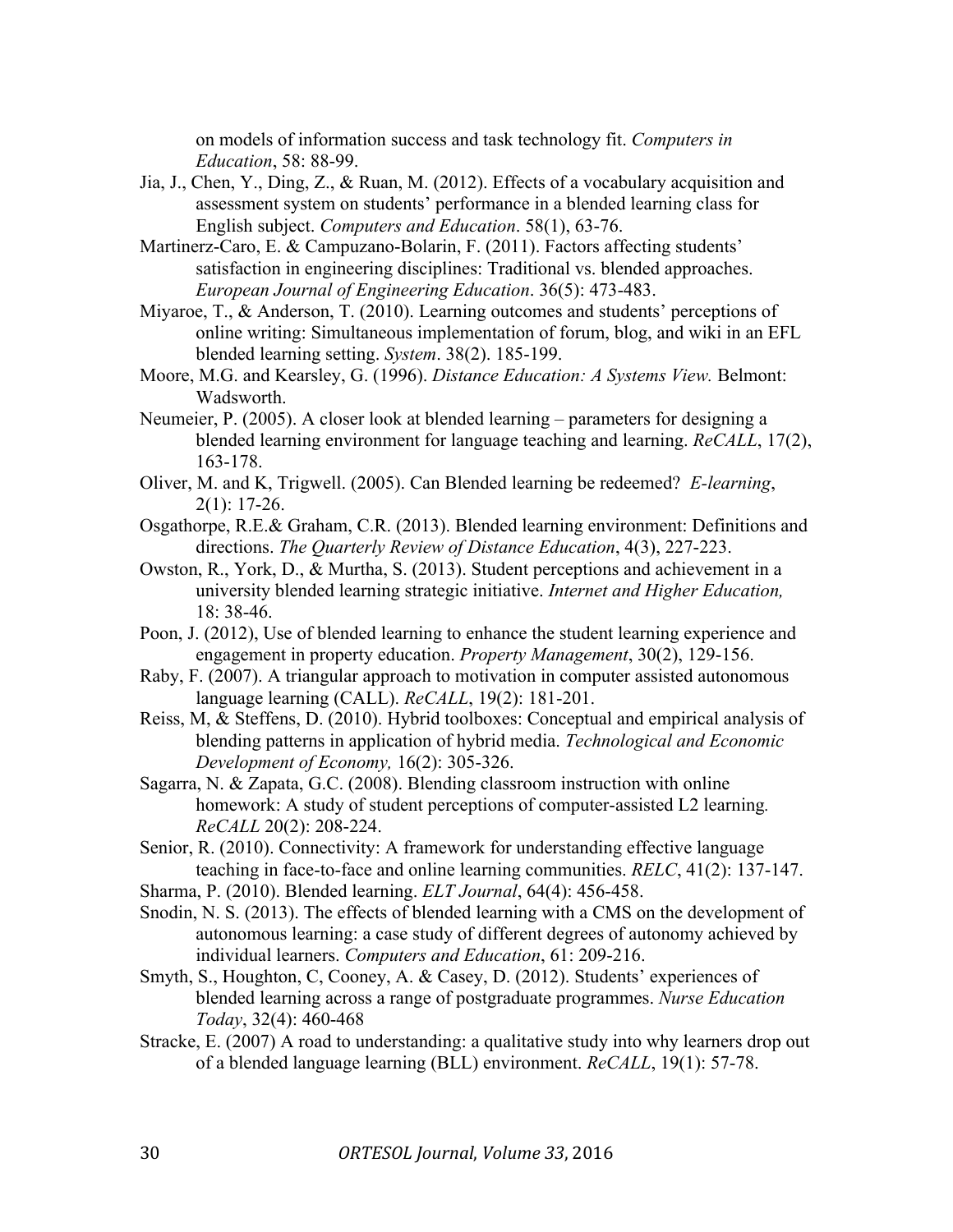- Woltering, V, Herrier, A., & Spreckelsson, C. (2009). Blending learning positively affects students' satisfaction and the role of the tutor in the problem-based learning process: Results of a mixed-method evaluation. *Advances in Health Sciences Education,* 14(5): 725-738.
- Wu, M. (2012). *Statistical analysis of questionnaire – SPSS manual and application*. Chongqing: Chongqing University Press.
- Yang, Y. C., Chuang, Y. C, Li, L. Y. & Tseng, S. S. (2013). A blended learning environment for individualized English listening and speaking integrating critical thinking. *Computers and Education*, 63: 285-305.
- Zhan, Z. H. & Li, X. H. (2009). Blended learning: its definition, strategy, and future trend of development – a dialogue with Professor Curtis Bonk at Indiana University. *China e-Education*, 275: 1-5.

*Huang, Qiang completed this project as a part of The Philosophy and Social Sciences Project of Guangdong Province. Huang majored in Linguistics and Applied Linguistics when studying for MA at Guangdong University of Foreign Studies, Guangzhou, China from 1999 to 2002. Ever since then Huang has been teaching university students English. Huang's research orientation mainly falls in language teaching and language testing such as classroom research, classroom assessment, computer-assisted language learning, blended learning of online learning and f2f learning, materials developments and evaluation.*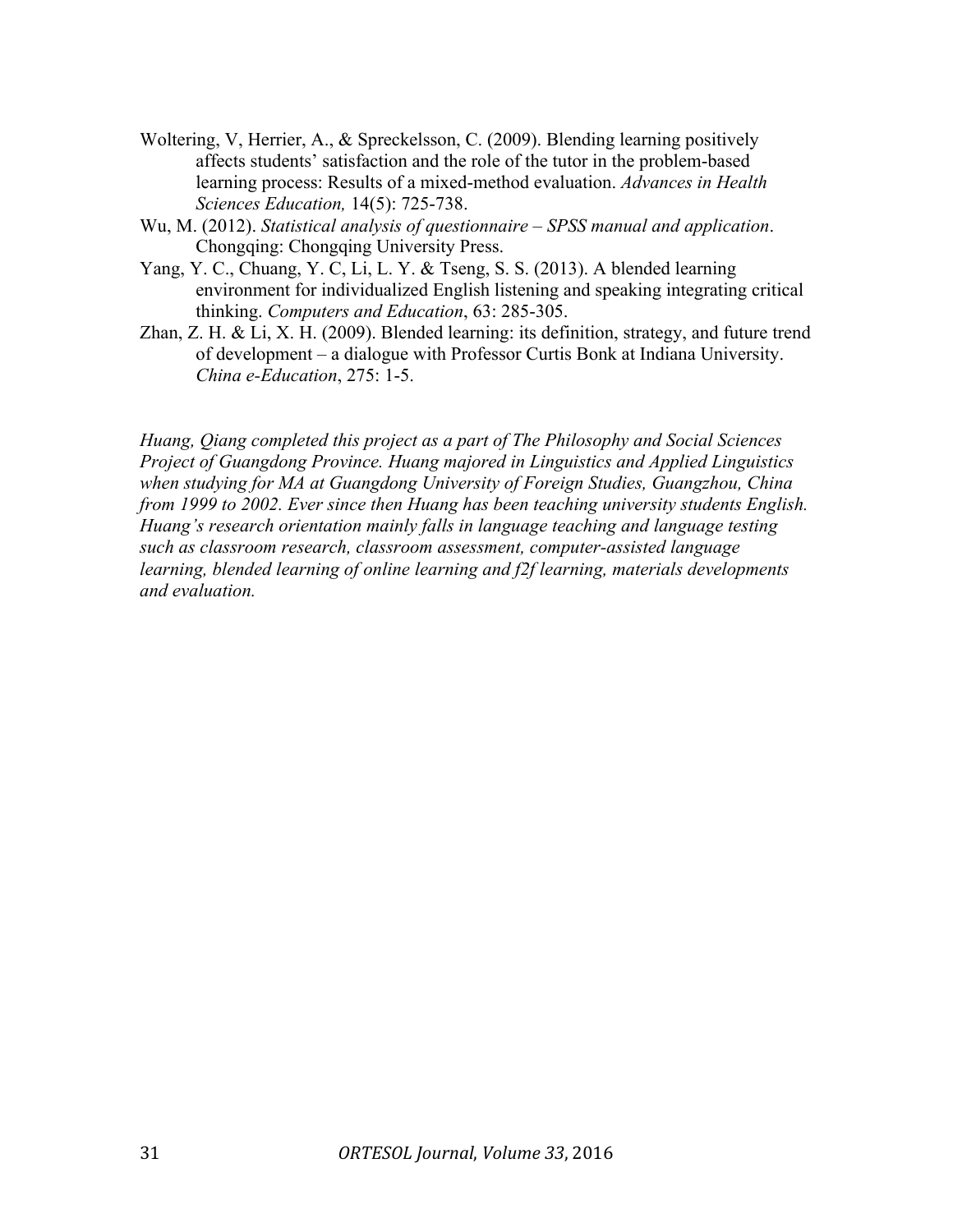#### **Appendix**

This questionnaire aims to investigate students' views on blended learning and its two sessions - face-to-face learning and online learning. Please follow the instructions below and finish all the questions. Thanks for your cooperation.

#### **Part I. Learners' preferences to different learning modes in the blended course**

- 1. What do you prefer in the blended course?
	- a. only face-to-face learning
	- b. only online learning
	- c. blending face-to-face learning with online learning
	- d. neither face-to-face learning nor online learning

#### **Part II. The accessibility to online learning system**

Here 1= very easy,  $2 = \text{easy}$ ,  $3 = \text{somewhat easy}$ ,  $4 = \text{not easy}$  nor difficult,  $5 = \text{somewhat}$ difficult,  $6 =$  difficult,  $7 =$  very difficult. Please mark the most suitable choice for you.

| 21567<br>$\perp$ $\perp$ $\perp$ |
|----------------------------------|
|                                  |

- 1. Login of the online learning system is
- 2. Understanding the instructions of online exercises is
- 3. Completing exercises online is
- 4. Checking grades of the exercises online is \_\_\_\_\_\_.
- 5. Getting technical support is  $\qquad \qquad$ .

#### **Part III. The relationship between face-to-face and online learning**

Here 1= strongly agree,  $2 =$  agree,  $3 =$  somewhat agree,  $4 =$  somewhat disagree,  $5 =$  disagree, 6  $=$  strongly disagree,  $7 =$  no opinion. Please mark the most suitable choice for you.

1 2 3 4 5 6 7

- 1. Face-to-face learning helps me with online learning.
- 2. Face-to-face learning makes online learning more interesting.
- 3. Face-to-face learning makes online learning more effective.
- 4. The two parts of learning are related to each other.
- 5. The two parts of learning are complementary to each other.
- 6. Online learning helps me with face-to-face learning.
- 7. Online learning makes face-to-face learning more interesting.
- 8. Online learning makes face-to-face learning more effective.
- 9. The two parts of learning are independent of each other.
- 10. The two parts of learning make each other worse.